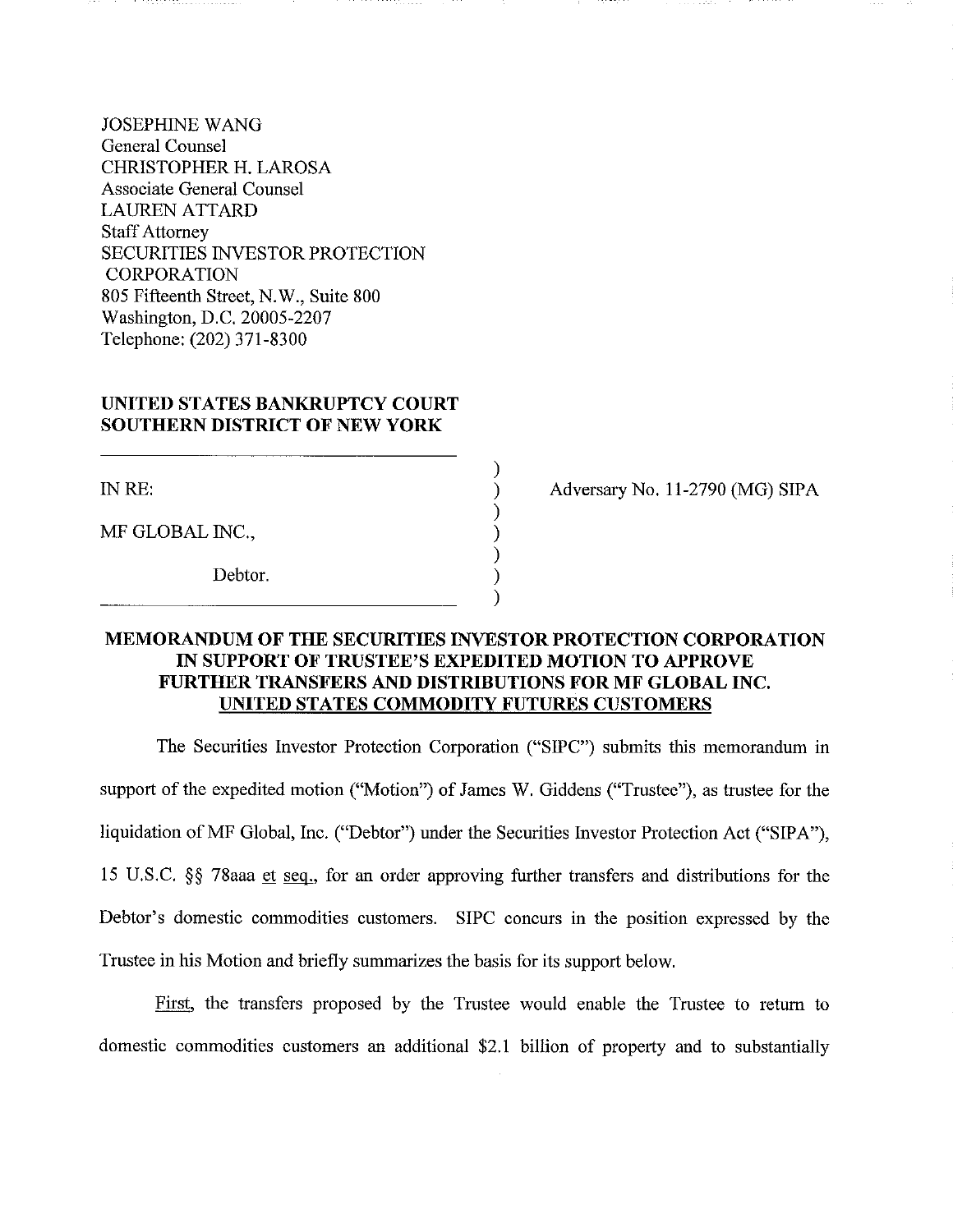equalize, on a ratable basis, the percentage of assets returned to each such customer. Coupled with the transfers and distributions made pursuant to the first two orders entered by the Court, the proposed transfers, when effected, would result in the return to customers a total of twothirds or more of the property owed to them.

Second, the proposed transfers strike the appropriate balance between the need to retum customer property to customers on an expedited basis - to minimize both the inconvenience to customers and the associated disruption to markets – and the Trustee's obligation to distribute customer property ratably to customers on the basis, and to the extent, of their respective net equities. See 11 U.S.C.  $\S$  766(h). The Trustee has proposed to retain a reserve of approximately 15% to 20% of segregated property that is, or is shortly expected to be, in the control of the Trustee. This reserve should protect against the risk that any distribution to a customer will exceed the amount to which that customer is ultimately entitled in the liquidation as a result of a shortfall in customer property.

Third, the proposed transfers are authorized by law. SIPA incorporates, to the extent consistent with the statute, certain provisions of the Bankruptcy Code (II U.S.C.), including Code Sections 105(a), and, to the same extent, or "as otherwise ordered by the Court, the Trustee has the same duties as a trustee in a liquidation under the Commodity Broker Liquidation provisions of Subchapter IV of Chapter 7 of the Bankruptcy Code, including those imposed by Code Section 766(h). See SIPA §§78fff(b) and 78fff-l(b). Section 105(a) empowers the Court to issue any order, process, or judgment that is necessary to carry out the provisions of the Bankruptcy Code, and has long been recognized as a broad grant of authority to effectuate the Code's provisions. See II U.S.C. § I05(a); Momentum Mfg. Corp. v. Employee Creditors Comm. (In re Momentum Mfg. Corp.), 25 F.3d 1132, 1136 (2d Cir. 1994). Moreover, the

2